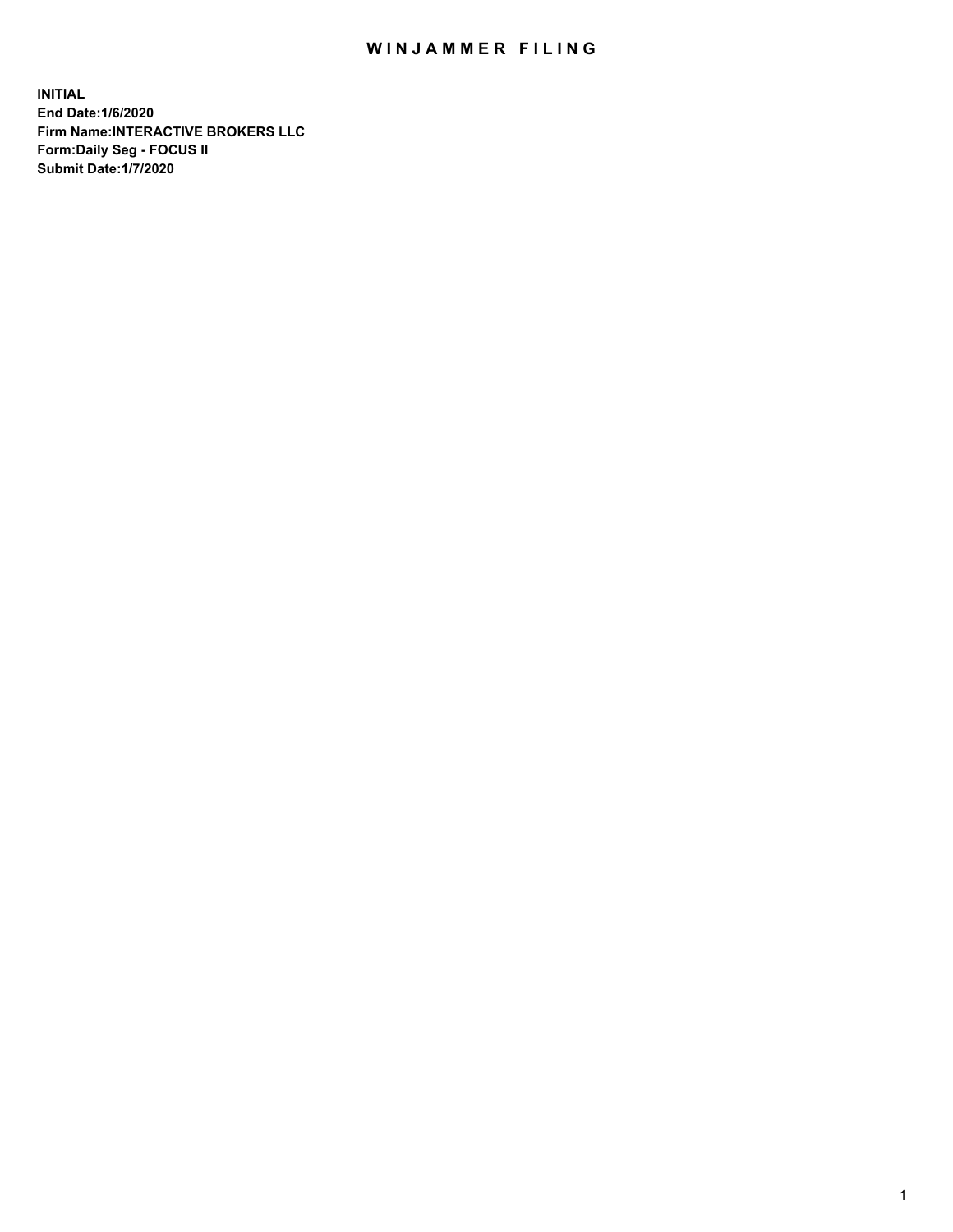**INITIAL End Date:1/6/2020 Firm Name:INTERACTIVE BROKERS LLC Form:Daily Seg - FOCUS II Submit Date:1/7/2020 Daily Segregation - Cover Page**

| Name of Company                                                                                                                                                                                                                                                                                                                | <b>INTERACTIVE BROKERS LLC</b>                                                                 |
|--------------------------------------------------------------------------------------------------------------------------------------------------------------------------------------------------------------------------------------------------------------------------------------------------------------------------------|------------------------------------------------------------------------------------------------|
| <b>Contact Name</b>                                                                                                                                                                                                                                                                                                            | James Menicucci                                                                                |
| <b>Contact Phone Number</b>                                                                                                                                                                                                                                                                                                    | 203-618-8085                                                                                   |
| <b>Contact Email Address</b>                                                                                                                                                                                                                                                                                                   | jmenicucci@interactivebrokers.c<br>om                                                          |
| FCM's Customer Segregated Funds Residual Interest Target (choose one):<br>a. Minimum dollar amount: ; or<br>b. Minimum percentage of customer segregated funds required:% ; or<br>c. Dollar amount range between: and; or<br>d. Percentage range of customer segregated funds required between:% and%.                         | $\overline{\mathbf{0}}$<br>$\overline{\mathbf{0}}$<br>155,000,000 245,000,000<br>00            |
| FCM's Customer Secured Amount Funds Residual Interest Target (choose one):<br>a. Minimum dollar amount: ; or<br>b. Minimum percentage of customer secured funds required:%; or<br>c. Dollar amount range between: and; or<br>d. Percentage range of customer secured funds required between:% and%.                            | $\overline{\mathbf{0}}$<br>$\overline{\mathbf{0}}$<br>80,000,000 120,000,000<br>0 <sub>0</sub> |
| FCM's Cleared Swaps Customer Collateral Residual Interest Target (choose one):<br>a. Minimum dollar amount: ; or<br>b. Minimum percentage of cleared swaps customer collateral required:% ; or<br>c. Dollar amount range between: and; or<br>d. Percentage range of cleared swaps customer collateral required between:% and%. | $\overline{\mathbf{0}}$<br>$\underline{\mathbf{0}}$<br>0 <sub>0</sub><br>0 <sub>0</sub>        |

Attach supporting documents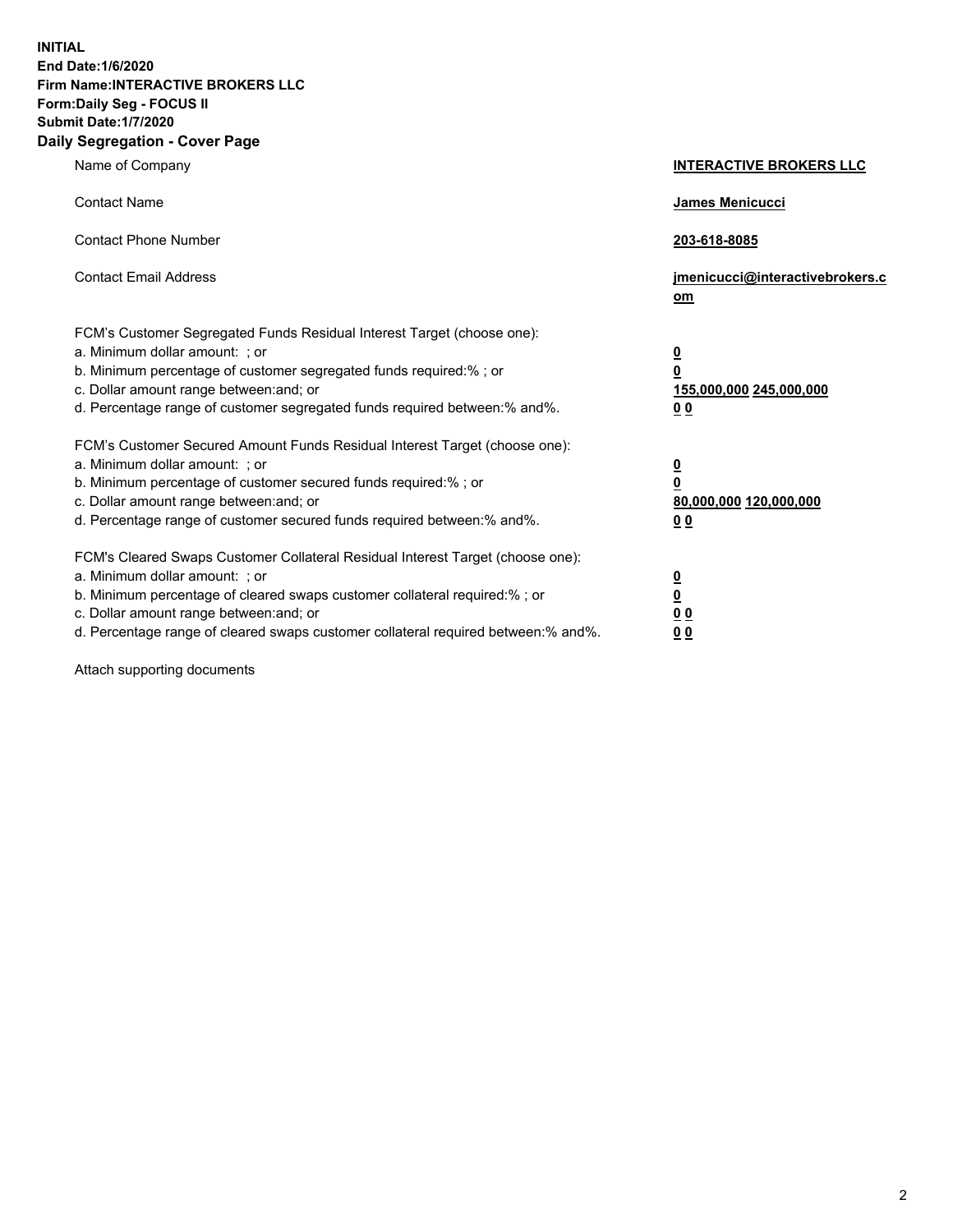**INITIAL End Date:1/6/2020 Firm Name:INTERACTIVE BROKERS LLC Form:Daily Seg - FOCUS II Submit Date:1/7/2020 Daily Segregation - Secured Amounts**

|     | Foreign Futures and Foreign Options Secured Amounts                                         |                                   |
|-----|---------------------------------------------------------------------------------------------|-----------------------------------|
|     | Amount required to be set aside pursuant to law, rule or regulation of a foreign            | $0$ [7305]                        |
|     | government or a rule of a self-regulatory organization authorized thereunder                |                                   |
| 1.  | Net ledger balance - Foreign Futures and Foreign Option Trading - All Customers             |                                   |
|     | A. Cash                                                                                     | 496,869,133 [7315]                |
|     | B. Securities (at market)                                                                   | 0 [7317]                          |
| 2.  | Net unrealized profit (loss) in open futures contracts traded on a foreign board of trade   | <u>-1,430,237</u> [7325]          |
| 3.  | Exchange traded options                                                                     |                                   |
|     | a. Market value of open option contracts purchased on a foreign board of trade              | 137,844 [7335]                    |
|     | b. Market value of open contracts granted (sold) on a foreign board of trade                | -217,707 [7337]                   |
| 4.  | Net equity (deficit) (add lines 1.2. and 3.)                                                | 495,359,033 [7345]                |
| 5.  | Account liquidating to a deficit and account with a debit balances - gross amount           | 93,151 [7351]                     |
|     | Less: amount offset by customer owned securities                                            | 0 [7352] <b>93,151</b> [7354]     |
| 6.  | Amount required to be set aside as the secured amount - Net Liquidating Equity              | 495,452,184 [7355]                |
|     | Method (add lines 4 and 5)                                                                  |                                   |
| 7.  | Greater of amount required to be set aside pursuant to foreign jurisdiction (above) or line | 495,452,184 [7360]                |
|     | 6.                                                                                          |                                   |
|     | FUNDS DEPOSITED IN SEPARATE REGULATION 30.7 ACCOUNTS                                        |                                   |
| 1.  | Cash in banks                                                                               |                                   |
|     | A. Banks located in the United States                                                       | 31,675,946 [7500]                 |
|     | B. Other banks qualified under Regulation 30.7                                              | 0 [7520] 31,675,946 [7530]        |
| 2.  | Securities                                                                                  |                                   |
|     | A. In safekeeping with banks located in the United States                                   | 490,582,802 [7540]                |
|     | B. In safekeeping with other banks qualified under Regulation 30.7                          | 0 [7560] 490,582,802 [7570]       |
| 3.  | Equities with registered futures commission merchants                                       |                                   |
|     | A. Cash                                                                                     | $0$ [7580]                        |
|     | <b>B.</b> Securities                                                                        | $0$ [7590]                        |
|     | C. Unrealized gain (loss) on open futures contracts                                         | $0$ [7600]                        |
|     | D. Value of long option contracts                                                           | $0$ [7610]                        |
|     | E. Value of short option contracts                                                          | 0 [7615] 0 [7620]                 |
| 4.  | Amounts held by clearing organizations of foreign boards of trade                           |                                   |
|     | A. Cash                                                                                     | $0$ [7640]                        |
|     | <b>B.</b> Securities                                                                        | $0$ [7650]                        |
|     | C. Amount due to (from) clearing organization - daily variation                             | $0$ [7660]                        |
|     | D. Value of long option contracts                                                           | $0$ [7670]                        |
|     | E. Value of short option contracts                                                          | 0 [7675] 0 [7680]                 |
| 5.  | Amounts held by members of foreign boards of trade                                          |                                   |
|     | A. Cash                                                                                     | 96,138,880 [7700]                 |
|     | <b>B.</b> Securities                                                                        | $0$ [7710]                        |
|     | C. Unrealized gain (loss) on open futures contracts                                         | -3,910,209 [7720]                 |
|     | D. Value of long option contracts                                                           | 137,844 [7730]                    |
|     | E. Value of short option contracts                                                          | -217,707 [7735] 92,148,808 [7740] |
| 6.  | Amounts with other depositories designated by a foreign board of trade                      | $0$ [7760]                        |
| 7.  | Segregated funds on hand                                                                    | $0$ [7765]                        |
| 8.  | Total funds in separate section 30.7 accounts                                               | 614,407,556 [7770]                |
| 9.  | Excess (deficiency) Set Aside for Secured Amount (subtract line 7 Secured Statement         | 118,955,372 [7380]                |
|     | Page 1 from Line 8)                                                                         |                                   |
| 10. | Management Target Amount for Excess funds in separate section 30.7 accounts                 | 80,000,000 [7780]                 |
| 11. | Excess (deficiency) funds in separate 30.7 accounts over (under) Management Target          | 38,955,372 [7785]                 |
|     |                                                                                             |                                   |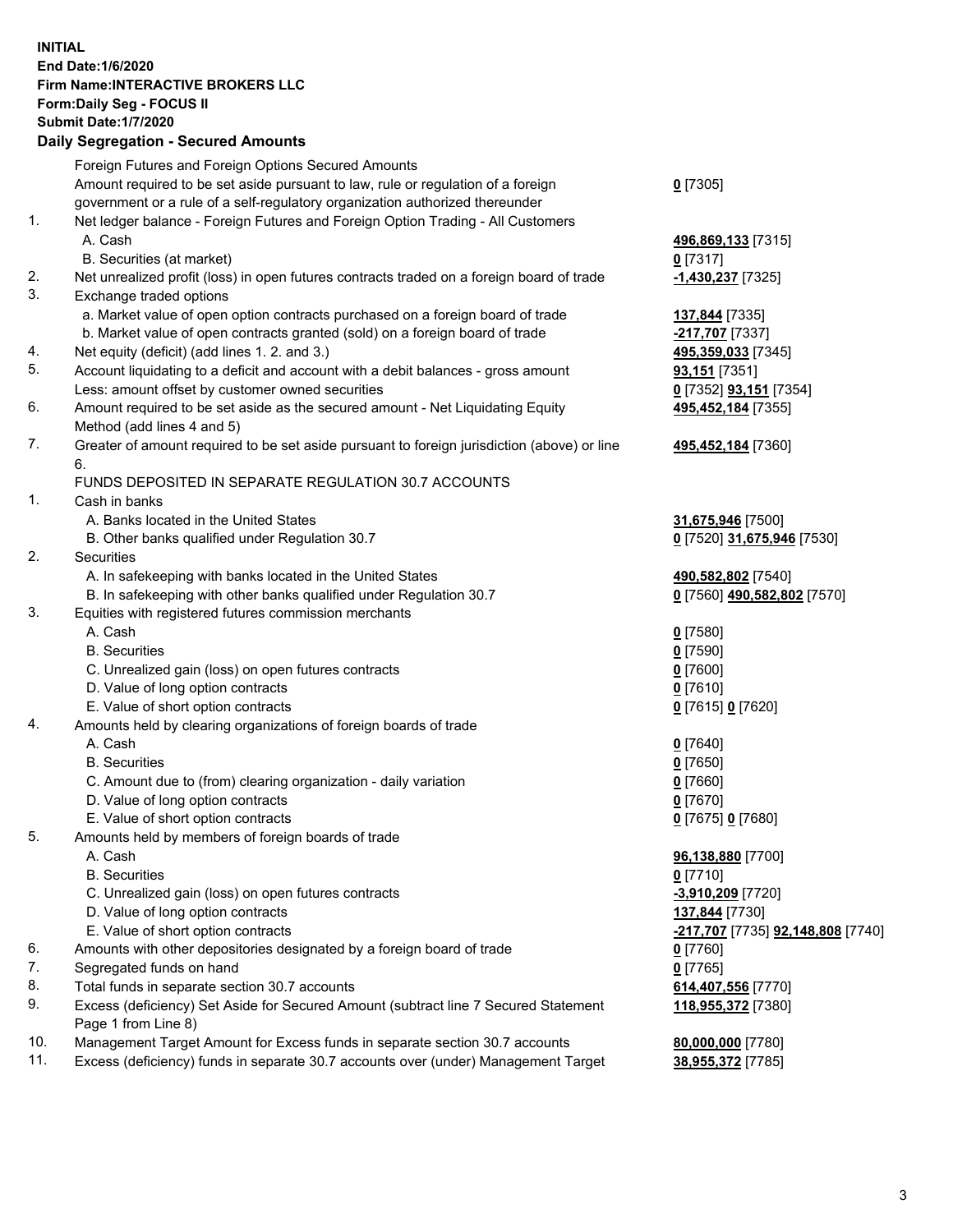**INITIAL End Date:1/6/2020 Firm Name:INTERACTIVE BROKERS LLC Form:Daily Seg - FOCUS II Submit Date:1/7/2020 Daily Segregation - Segregation Statement** SEGREGATION REQUIREMENTS(Section 4d(2) of the CEAct) 1. Net ledger balance A. Cash **4,097,013,580** [7010] B. Securities (at market) **0** [7020] 2. Net unrealized profit (loss) in open futures contracts traded on a contract market **89,404,949** [7030] 3. Exchange traded options A. Add market value of open option contracts purchased on a contract market **184,479,947** [7032] B. Deduct market value of open option contracts granted (sold) on a contract market **-208,771,580** [7033] 4. Net equity (deficit) (add lines 1, 2 and 3) **4,162,126,896** [7040] 5. Accounts liquidating to a deficit and accounts with debit balances - gross amount **941,143** [7045] Less: amount offset by customer securities **0** [7047] **941,143** [7050] 6. Amount required to be segregated (add lines 4 and 5) **4,163,068,039** [7060] FUNDS IN SEGREGATED ACCOUNTS 7. Deposited in segregated funds bank accounts A. Cash **1,086,533,185** [7070] B. Securities representing investments of customers' funds (at market) **2,004,419,505** [7080] C. Securities held for particular customers or option customers in lieu of cash (at market) **0** [7090] 8. Margins on deposit with derivatives clearing organizations of contract markets A. Cash **2,700,603** [7100] B. Securities representing investments of customers' funds (at market) **1,299,952,147** [7110] C. Securities held for particular customers or option customers in lieu of cash (at market) **0** [7120] 9. Net settlement from (to) derivatives clearing organizations of contract markets **527,408** [7130] 10. Exchange traded options A. Value of open long option contracts **190,355,952** [7132] B. Value of open short option contracts **-214,680,527** [7133] 11. Net equities with other FCMs A. Net liquidating equity **0** [7140] B. Securities representing investments of customers' funds (at market) **0** [7160] C. Securities held for particular customers or option customers in lieu of cash (at market) **0** [7170] 12. Segregated funds on hand **0** [7150] 13. Total amount in segregation (add lines 7 through 12) **4,369,808,273** [7180] 14. Excess (deficiency) funds in segregation (subtract line 6 from line 13) **206,740,234** [7190] 15. Management Target Amount for Excess funds in segregation **155,000,000** [7194] 16. Excess (deficiency) funds in segregation over (under) Management Target Amount **51,740,234** [7198]

Excess